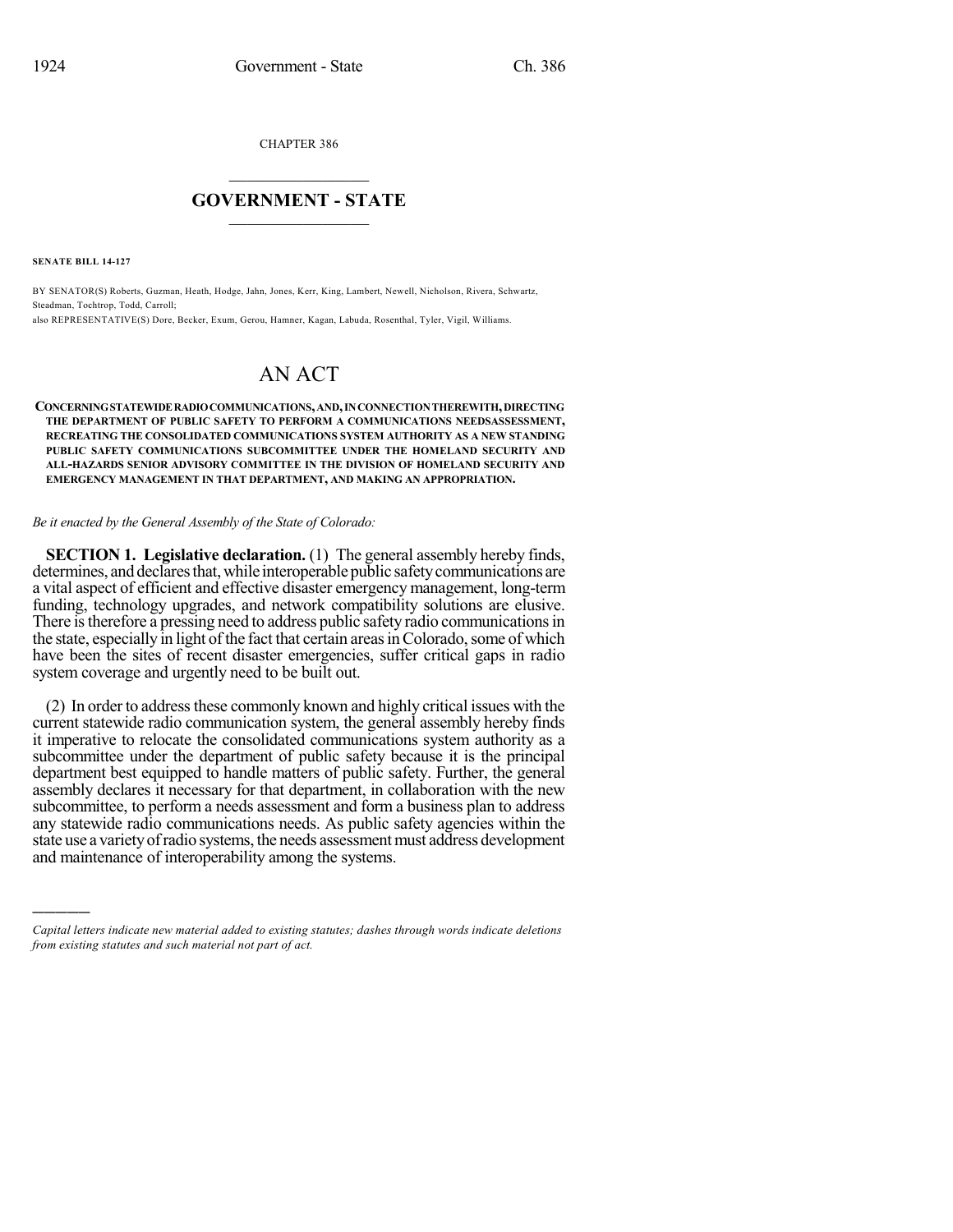**SECTION 2.** In Colorado Revised Statutes, 24-33.5-716, **add** (7) as follows:

**24-33.5-716. Interoperable communications among public safety radio systems - statewide plan - regional plans - governmental immunity - needs assessment - definitions - repeal.** (7) (a) THE EXECUTIVE DIRECTOR, IN CONSULTATION WITH THE PUBLIC SAFETY COMMUNICATIONS SUBCOMMITTEE CREATED IN SECTION 24-33.5-1614(3.3),SHALL PERFORM A NEEDS ASSESSMENT AND CREATE A BUSINESS PLAN REGARDING STATEWIDE RADIO COMMUNICATIONS. THE EXECUTIVE DIRECTOR SHALL SUBMIT A REPORT REGARDING THE FINDINGS AND CONCLUSIONS OF THE NEEDS ASSESSMENT AND BUSINESS PLAN TO THE JOINTBUDGET COMMITTEE ON OR BEFORE DECEMBER 31, 2014.

(b) THE NEEDS ASSESSMENT AND BUSINESS PLAN SUBMITTED UNDER PARAGRAPH (a) OF THIS SUBSECTION (7) MUST TAKE INTO ACCOUNT CURRENT AND FUTURE PUBLIC SAFETY NEEDS; AREAS OF COVERAGE, INCLUDING THOSE AREAS OF THE STATE IN WHICH SIGNIFICANT GAPS IN DIGITAL TRUNKED RADIO SYSTEMS COVERAGE EXIST; NECESSARY OR RECOMMENDED HARDWARE AND SOFTWARE UPGRADES; INTEROPERABILITY;GOVERNANCE;FINANCIAL NEEDS;FUNDINGRECOMMENDATIONS; AND ANY OTHER MATTERS RELEVANT TO EXPANDING, IMPROVING, AND MODERNIZING RADIO COMMUNICATIONS IN THE STATE. THE ASSESSMENT, PLAN, AND ANY RECOMMENDATIONS SUBMITTED WITH THE ASSESSMENT AND PLAN MUST BE MADE IN A MANNER THAT HELPS ENSURE INTEROPERABILITY AMONG, AND SUSTAINMENT OF, PUBLIC SAFETY COMMUNICATION SYSTEMS OTHER THAN THE STATE'S DIGITAL TRUNKED RADIO SYSTEM.

(c) THIS SUBSECTION (7) IS REPEALED, EFFECTIVE JULY 1, 2016.

**SECTION 3.** In Colorado Revised Statutes, 24-33.5-1614, **amend** (2) (f) (III); and **add** (3.3) as follows:

**24-33.5-1614. Homelandsecurityandall-hazardssenioradvisorycommittee - creation - composition - duties- public safety communicationssubcommittee - creation - definitions - repeal.** (2) (f) (III) The members of the advisory committee shall receive no compensation; EXCEPT THAT ADVISORY COMMITTEE MEMBERS ARE ENTITLED TO RECEIVE REIMBURSEMENT FOR NECESSARY TRAVEL AND OTHER REASONABLE EXPENSES INCURRED IN THE PERFORMANCE OF THEIR OFFICIAL DUTIES UNDER THIS SECTION.

(3.3) (a) IN ADDITION TO ANY SUBCOMMITTEES CREATED PURSUANT TO PARAGRAPH (f) OF SUBSECTION (3)OF THIS SECTION,THERE IS HEREBY CREATED THE PUBLIC SAFETY COMMUNICATIONS SUBCOMMITTEE TO THE ADVISORY COMMITTEE, REFERRED TO IN THIS SUBSECTION (3.3) AS THE "SUBCOMMITTEE".

(b) THE PURPOSES OF THE SUBCOMMITTEE ARE TO:

(I) PROMOTE INTEROPERABLE COMMUNICATIONS AMONG PUBLIC SAFETY ORGANIZATIONS THROUGHOUT THE STATE;

(II) REPRESENT THE ADVISORY COMMITTEE IN MATTERS CONCERNING PUBLIC SAFETY COMMUNICATIONS AND INTEROPERABILITY OF COMMUNICATION SYSTEMS;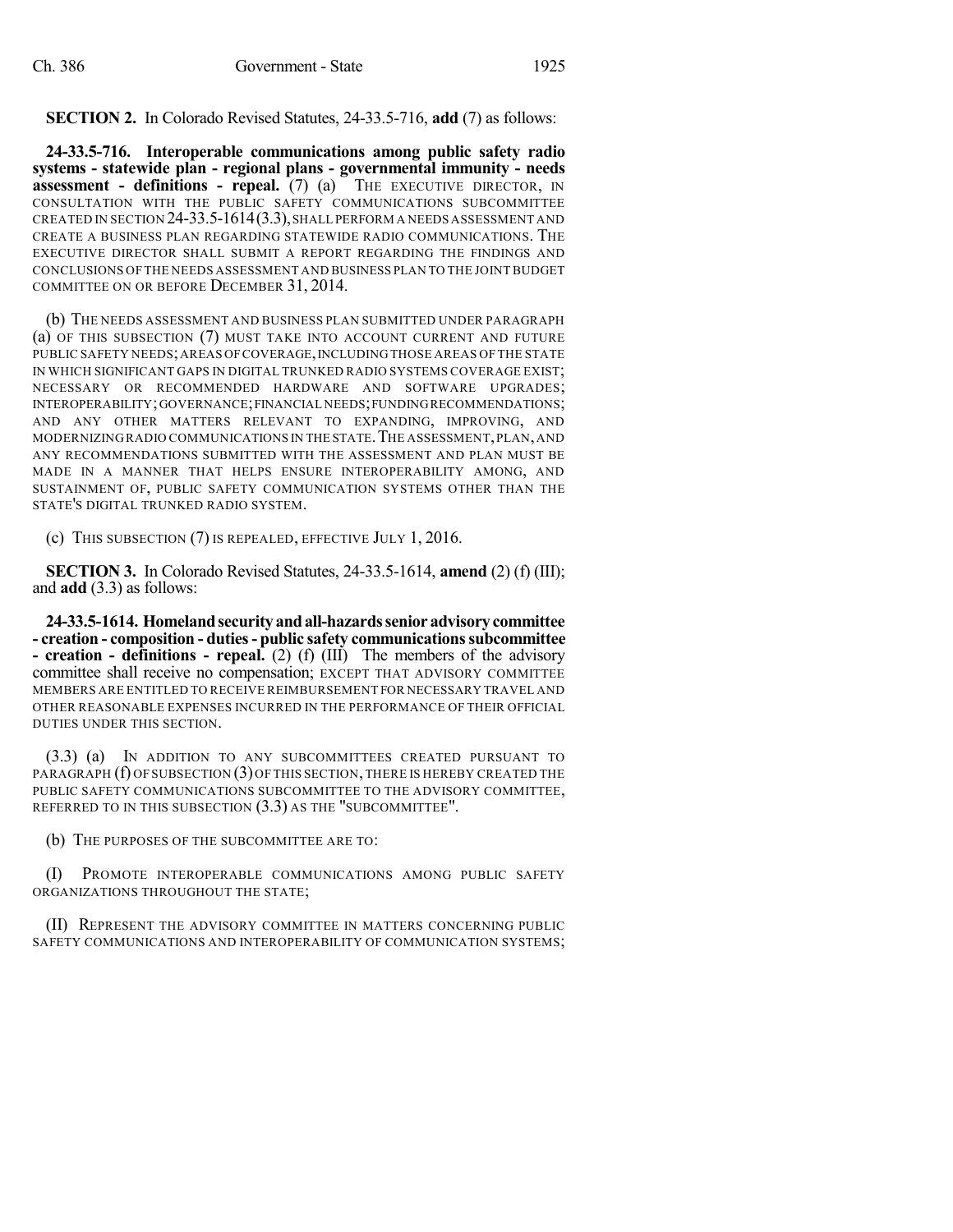AND

(III) INFORM THE ADVISORY COMMITTEE ON THE DEVELOPMENT, MAINTENANCE, UPGRADE, AND OPERATION OF THE STATEWIDE DIGITAL TRUNKED RADIO SYSTEM.

(c) THE DUTIES OF THE SUBCOMMITTEE ARE TO:

(I) PRESENT AN ANNUAL REPORT TO THE JOINT BUDGET COMMITTEE IN WRITING NO LATER THAN EACH DECEMBER 31 THAT INCLUDES OPERATIONAL AND CAPITAL INFRASTRUCTURE NEEDS TO MAINTAIN THE SYSTEM;

(II) PROVIDE POLICY-LEVEL DIRECTION AND PROMOTE EFFICIENT AND EFFECTIVE USE OF RESOURCES FOR MATTERS RELATED TO PUBLIC SAFETY COMMUNICATIONS INTEROPERABILITY;

(III) PROMOTE COOPERATION AMONG LOCAL, TRIBAL, STATE, AND FEDERAL PUBLIC SAFETY AGENCIES, AS WELL AS NONGOVERNMENTAL ORGANIZATIONS THAT ARE IN THE BUSINESS OF PROVIDING PUBLIC SAFETY IN ADDRESSING STATEWIDE RADIO INTEROPERABILITY NEEDS IN THE STATE;

(IV) ASSIST PUBLIC SAFETY ENTITIES IN THE DEVELOPMENT OF PROJECTS, PLANS, POLICIES, STANDARDS, PRIORITIES, GUIDELINES, AND TRAINING FOR RADIO INTEROPERABILITY;

(V) COORDINATE WITH OTHER COMMUNICATIONS OVERSIGHT GROUPS TO ENSURE ADEQUATE WIRELESS SPECTRUM TO ACCOMMODATE ALL USERS;

(VI) RESEARCH STATEWIDE INTEROPERABLE COMMUNICATIONS BEST PRACTICES OF OTHER STATES, TRIBES, AND MUNICIPALITIES;

(VII) PROVIDE RECOMMENDATIONS TO THE ADVISORY COMMITTEE, WHEN APPROPRIATE,CONCERNING ISSUES RELATED TO STATEWIDE INTEROPERABLE RADIO COMMUNICATIONS FOR PUBLIC SAFETY IN COLORADO, WHICH RECOMMENDATIONS MAY RELATE TO RELEVANT TOPICS INCLUDING GOVERNANCE,STANDARD OPERATING PROCEDURES, TECHNOLOGY, TRAINING, AND FUNDING;

(VIII) CONSIDER SPECIFICALLY, AND REPORT TO THE EXECUTIVE DIRECTOR PRIOR TO DECEMBER 31, 2014, REGARDING:

(A) THE LONG-TERM SUSTAINABILITY, ADAPTABILITY, AND EVOLUTION OF TECHNOLOGY USED IN PUBLIC SAFETY COMMUNICATIONS; AND

(B) THE BANDWIDTH NEEDED FOR PRESENT AND FUTURE EMERGENCY COMMUNICATIONS; AND

(IX) ASSIST THE DEPARTMENT IN PERFORMINGTHE NEEDS ASSESSMENT REQUIRED UNDER SECTION 24-33.7-716 (7).

(d) (I) THE MEMBERS OF THE CONSOLIDATED COMMUNICATIONS SYSTEM AUTHORITY, AS THAT BODY EXISTED PRIOR TO ITS REPEAL PURSUANT TO SENATE BILL 14-127, ARE THE INITIAL MEMBERS OF THE SUBCOMMITTEE. THE TERMS OF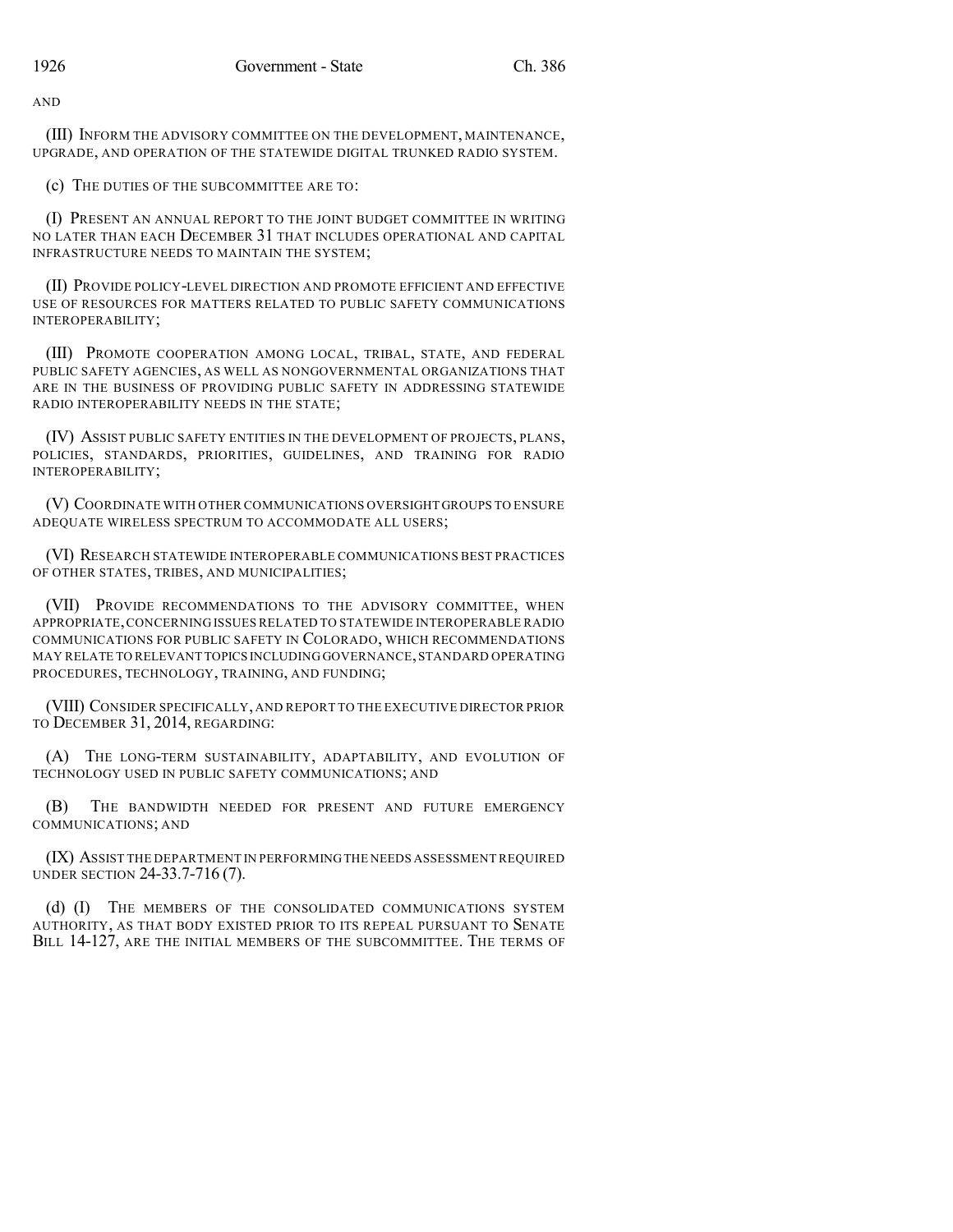SUCH INITIAL MEMBERS CONTINUE AND EXPIRE ACCORDING TO THE DATES FOR WHICH SUCH MEMBERS WERE ORIGINALLY APPOINTED.

(II) (A) UPON EXPIRATION OF THE TERMS OF THE INITIAL MEMBERS SERVING PURSUANT TO SUBPARAGRAPH  $(I)$  OF THIS PARAGRAPH  $(d)$ , AND UPON THE CREATION OF ANY OTHER VACANCY OR TERM EXPIRATION, THE APPROPRIATE APPOINTING AUTHORITY SHALL APPOINT A MEMBER REPRESENTING THE SAME INTEREST, AS DESCRIBED IN SUBPARAGRAPHS (I) AND (III) OF PARAGRAPH (e) OF THIS SUBSECTION (3.3), AS THE VACATING MEMBER.

(B) ANY VACANCY APPOINTMENT IS FOR THE REMAINDER OF THE UNEXPIRED TERM OF THE VACATING MEMBER.

(e) THE SUBCOMMITTEE CONSISTS OF AT LEAST THE FOLLOWING TWENTY-THREE MEMBERS:

(I) MEMBERS REPRESENTING LOCAL GOVERNMENT, INCLUDING:

(A) TWO MEMBERS REPRESENTING PUBLIC RADIO SYSTEMS THAT ARE NOT PART OF THE STATEWIDE DIGITAL TRUNKED RADIO SYSTEM, WHO ARE APPOINTED AS SPECIFIED IN PARAGRAPH  $(f)$  OF THIS SUBSECTION  $(3.3)$ ;

(B) ONE MEMBER REPRESENTING THE LICENSED AMBULANCE OR EMERGENCY MEDICAL SERVICE AND THE LICENSED HOSPITAL OR TRAUMA CENTER, WHO IS SELECTED BY THE STATE EMERGENCY MEDICAL AND TRAUMA SERVICES ADVISORY COUNCIL CREATED IN SECTION 25-3.5-104, C.R.S.;

(C) TWO MEMBERS REPRESENTING THE NINE ALL-HAZARD REGIONS, WHO ARE APPOINTED AS SPECIFIED IN PARAGRAPH  $(f)$  OF THIS SUBSECTION  $(3.3)$ ;

(D) TWO MEMBERS SELECTED BY THE COLORADO STATE FIRE CHIEFS' ASSOCIATION, ONE OF WHOM REPRESENTS A METROPOLITAN FIRE DEPARTMENT AND THE OTHER OF WHOM REPRESENTS A RURAL FIRE DEPARTMENT;

(E) ONE REPRESENTATIVE OF COLORADO PROFESSIONAL FIRE FIGHTERS, OR A SUCCESSOR LABOR ORGANIZATION THAT REPRESENTS FIREFIGHTERS;

(F) ONE REPRESENTATIVE OF COLORADO'S COUNTIES, APPOINTED BY COLORADO COUNTIES, INCORPORATED, OR A SUCCESSOR ORGANIZATION THAT REPRESENTS COLORADO'S COUNTIES;

(G) FIVE REPRESENTATIVES OF THE CONSOLIDATED COMMUNICATIONS NETWORK OF COLORADO, INCORPORATED, OR A SUCCESSOR NONPROFIT ORGANIZATION COMPRISED OF PARTICIPATING USER AGENCIES USING THE COLORADO DIGITAL TRUNKED RADIO SYSTEM; AND

(H) TWO MEMBERS REPRESENTING THE LAW ENFORCEMENT AGENCIES, ONE WHO IS SELECTED BY THE COLORADO ASSOCIATION OF CHIEFS OF POLICE AND ONE WHO IS SELECTED BY THE COUNTY SHERIFFS OF COLORADO;

(II) FIVE MEMBERS REPRESENTING STATE GOVERNMENT AS FOLLOWS: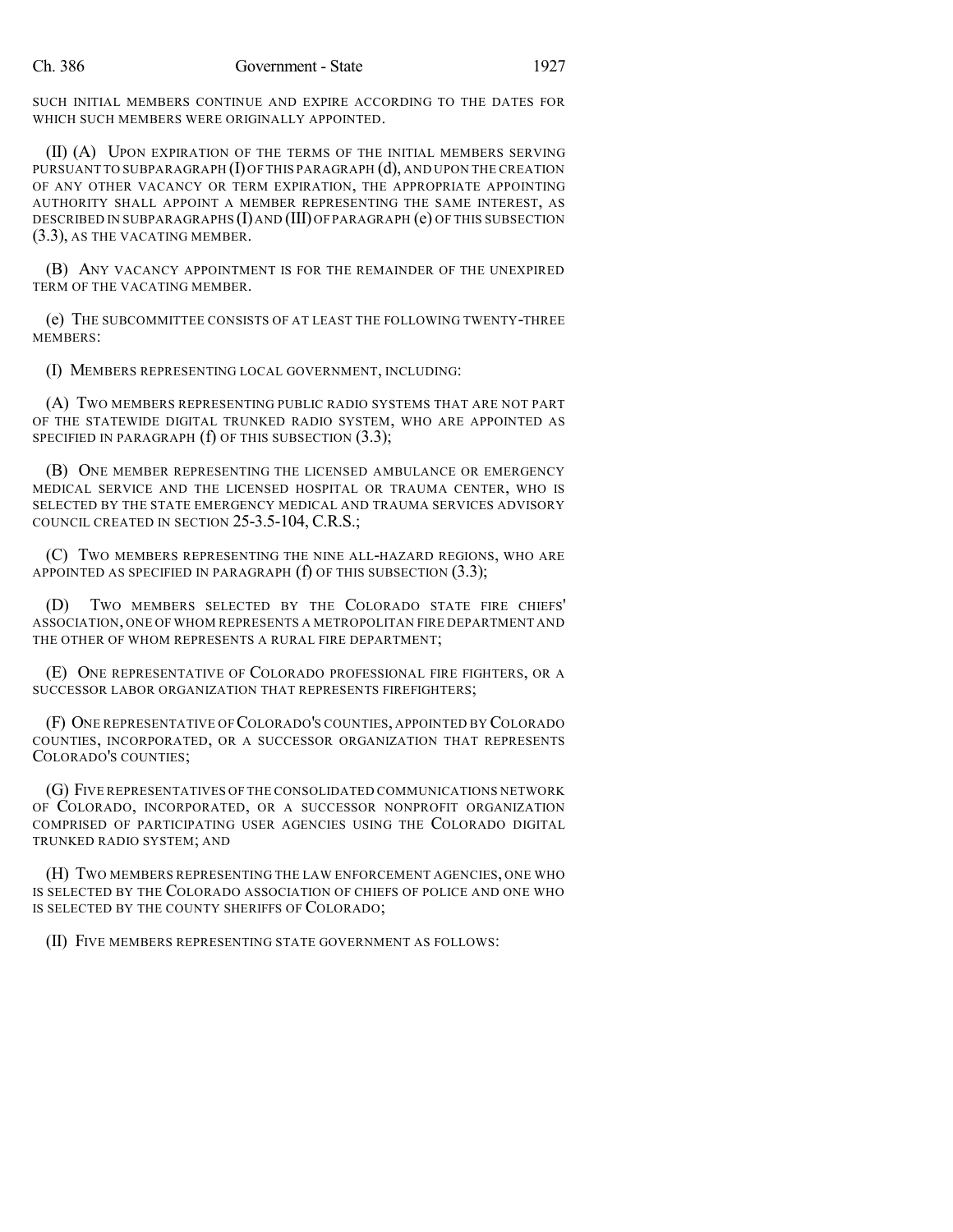(A) THE CHIEF INFORMATION OFFICER OF THE GOVERNOR'S OFFICE OF INFORMATION TECHNOLOGY, OR HIS OR HER DESIGNEE;

(B) THE CHIEF OF THE COLORADO STATE PATROL, OR HIS OR HER DESIGNEE;

(C) THE EXECUTIVE DIRECTOR OF THE DEPARTMENT OF CORRECTIONS, OR THE EXECUTIVE DIRECTOR'S DESIGNEE;

(D) THE EXECUTIVE DIRECTOR OF THE DEPARTMENT OFTRANSPORTATION,OR THE EXECUTIVE DIRECTOR'S DESIGNEE; AND

(E) THE EXECUTIVE DIRECTOR OF THE DEPARTMENT OF NATURAL RESOURCES, OR THE EXECUTIVE DIRECTOR'S DESIGNEE;

(III) TWO MEMBERS REPRESENTING THE TWO TRIBAL NATIONS IN THE STATE, ONE SELECTED BY EACH OF THE TWO TRIBAL NATIONS.

(f) (I) FOR THE ENTITIES DESCRIBED IN SUB-SUBPARAGRAPHS (A) AND (C) OF SUBPARAGRAPH  $(I)$  OF PARAGRAPH  $(e)$  OF THIS SUBSECTION  $(3.3)$ , EACH ENTITY MAY NOMINATE ONE OR MORE PERSONS TO THE EXECUTIVE DIRECTOR FOR APPOINTMENT TO THE POSITIONS. THE EXECUTIVE DIRECTOR, IN CONSULTATION WITH THE ADVISORY COMMITTEE, SHALL CONSIDER GEOGRAPHIC REPRESENTATION AND TECHNICAL EXPERTISE IN CHOOSING APPOINTEES.THE EXECUTIVE DIRECTOR SHALL NOTIFY THE ENTITIES IN WRITING REGARDING THE APPOINTMENTS MADE. EACH APPOINTEE APPOINTED PURSUANT TO THIS PARAGRAPH (f) SERVES AT THE PLEASURE OF THE EXECUTIVE DIRECTOR.

(II) THE MEMBERS OF THE SUBCOMMITTEE APPOINTED OR SELECTED PURSUANT TO SUBPARAGRAPHS (I) AND (III) OF PARAGRAPH (e) OF THIS SUBSECTION (3.3) SERVE AT THE PLEASURE OF THE APPOINTING OR SELECTING AUTHORITY.

(g) IN ADDITION TO THE MEMBERS DESCRIBED IN PARAGRAPH (f) OF THIS SUBSECTION (3.3), THE EXECUTIVE DIRECTOR, IN CONSULTATION WITH THE ADVISORY COMMITTEE, MAY APPOINT ADDITIONAL MEMBERS TO THE SUBCOMMITTEE.THE TERMS OF SUCH MEMBERS ARE FOR A PERIOD, NOT TO EXCEED TWO YEARS, IDENTIFIED BY THE EXECUTIVE DIRECTOR WHEN MAKING THE APPOINTMENTS. THE EXECUTIVE DIRECTOR SHALL ENSURE THAT SUCH APPOINTMENTS MAINTAIN, TO THE GREATEST EXTENT POSSIBLE, THE GEOGRAPHIC DIVERSITY AND EXPERTISE OF THE SUBCOMMITTEE.

(h) THE SUBCOMMITTEE MEMBERS ARE ENTITLED TO RECEIVE REIMBURSEMENT FOR NECESSARY TRAVEL AND OTHER REASONABLE EXPENSES INCURRED IN THE PERFORMANCE OF THEIR OFFICIAL DUTIES.

(i) THIS SUBSECTION (3.3)IS REPEALED,EFFECTIVE SEPTEMBER 1,2019.PRIOR TO REPEAL,THE SUBCOMMITTEE SHALL BE REVIEWED PURSUANT TO SECTION 2-3-1203, C.R.S.

**SECTION 4.** In Colorado Revised Statutes, 2-3-1203, **add** (3) (ff.5) (V) as follows: